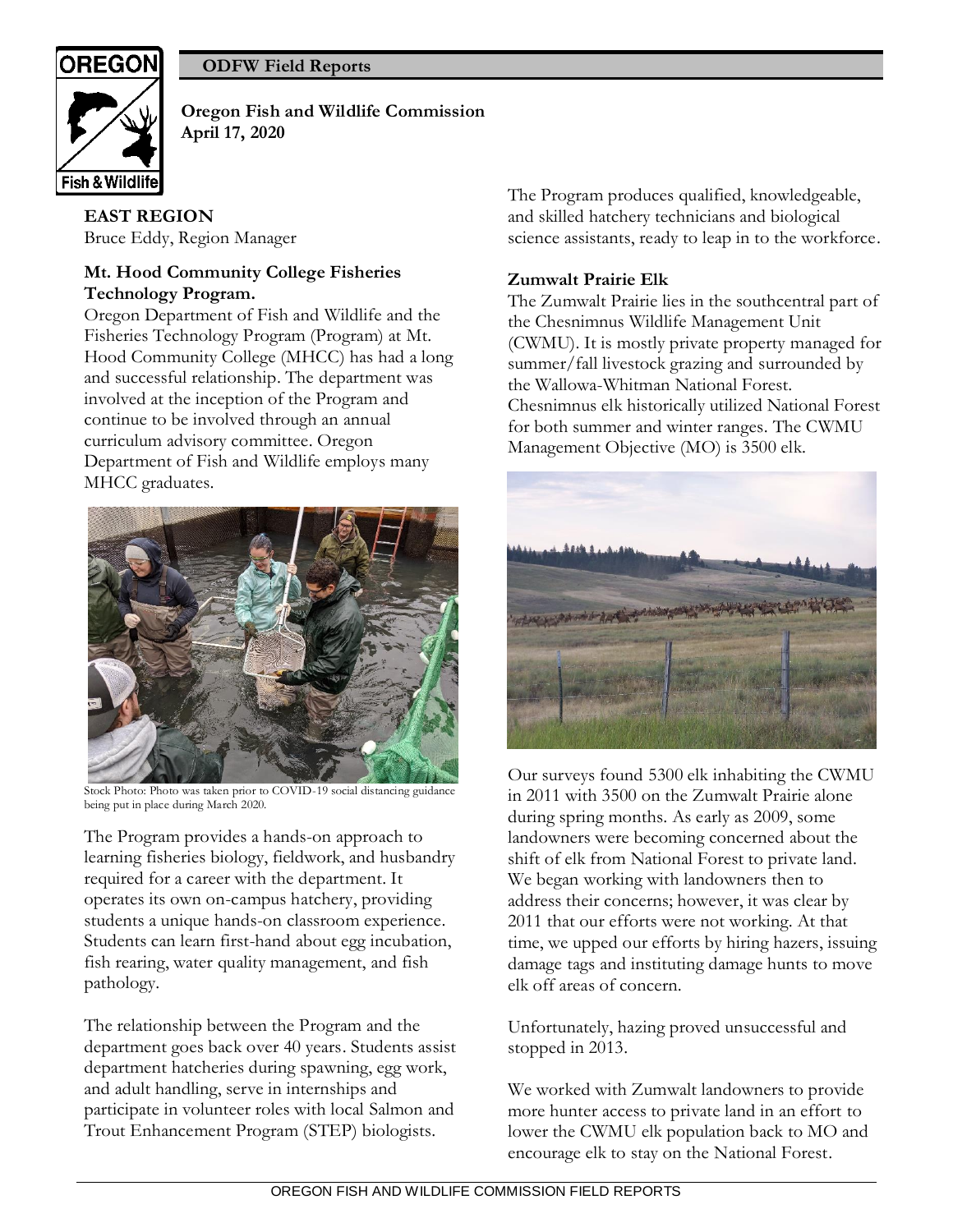Beginning in 2016, we established seven new Zumwalt private land antlerless hunts scattered throughout the fall. Each had 110 tags and focused on reducing hunter crowding and putting constant pressure on the elk using private land.

Recent surveys have found that CWMU elk numbers have dropped considerably and are back to MO with 600 to 800 on private land during summer. Elk still move onto Zumwalt private lands during early spring months but landowners find the lower number tolerable. Activity on the National Forest during fall does move some elk back onto private lands until weather forces them to move to canyon winter ranges.

Zumwalt landowners are still concerned about the number of elk that show up on private lands in early spring and fall, but are pleased with success of the program and lower elk numbers. With their agreement, we are proposing to reduce antlerless hunts and tag numbers in 2021.

# **2020 Ducks Unlimited Conservation Achievement Award Recipient**

Longtime department employee and 33-year manager of Summer Lake Wildlife Area (SLWA), Marty St. Louis, has been awarded Ducks Unlimited Conservation Achievement Award during the 85th North American Wildlife and Natural Resources Conference. The annual Award recognizes individuals who have made outstanding contributions to the conservation and restoration of North America's wetlands and waterfowl.



Photo taken prior to March 17<sup>th</sup> when social distancing protocols were put in place. Award recipient, Marty St. Louis pictured in the center.

Marty has worked with Ducks Unlimited (DU) staff numerous times over the years, completing nearly 7,500 acres of wetland conservation projects on SLWA. The award comes as a well-deserved capstone to a nearly 40-year career with the department. Marty will officially retire from the department March 31<sup>st</sup>, 2020. After retirement, Marty plans to remain in the Summer Lake area and serve as a resource for the next manager and conservation oriented constituents.

### **WEST REGION**

Bernadette Graham Hudson, Region Manager

### **Elk Hoof Disease in Southern Oregon**

A hunter killed an adult cow elk that was limping in the Indigo Unit east of Sutherlin and brought the hoof into the Douglas Wildlife District office. The elk hoof tested positive for Treponeme Associated Hoof Disease (TAHD). It is the first known elk to test positive for this disease in the district and is the southern-most location of a confirmed case in Oregon.

Another harvested elk from the same herd is being tested for the disease, and three others have been seen limping (calf, cow, bull). Efforts are underway to harvest these elk and collect biological samples for analysis.

A sample from another elk harvested near a ranch north of Oakland is also being tested for TAHD. Wildlife staff is working with landowners to try to remove any remaining limping elk and get hoof, blood, and fecal samples to the ODFW Wildlife Health Lab for analysis of TAHD.

Elk with TAHD can have deformed overgrown, broken, or sloughed hooves. These lesions can be painful and cause limping or lameness when walking. Elk that show these signs do not necessarily have TAHD as there are many other potential diseases or injuries that could cause similar abnormalities to elk hooves. Staff is asking the public to report elk observed limping or lame.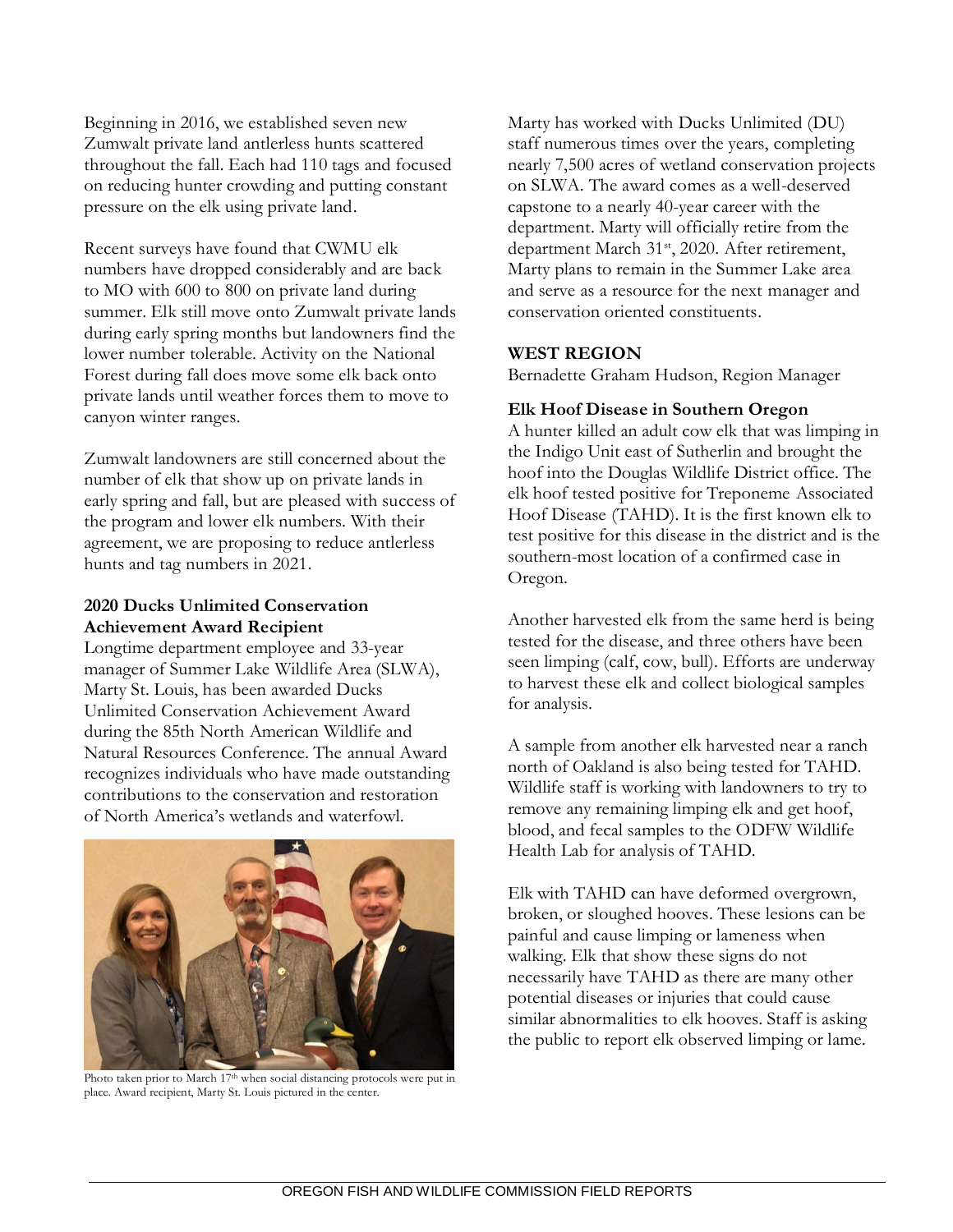**Twice returning steelhead female illustrates power of integrating brood stock**



On the weekend of March 7, 2020, this healthy wild winter steelhead full of eggs was caught and released about 15 miles up the Sandy River. This is an example of the strength of this iconic fish species, and why fish biologists are excited about integrating the genetics of wild fish in hatchery programs.

First caught and donated by an angler in the lower Sandy River, a tag was inserted behind the dorsal fin in January 2019 at the Sandy Hatchery. The fish was held at the hatchery for two months until mature enough to spawn. Hatchery staff expressed the eggs out with air and released the fish unharmed into the lower Sandy to migrate downstream to the Columbia and out to the Pacific Ocean. This fish survived in the ocean for another year and matured again, making the journey back upstream to the Sandy River this spring.

The genetic aggressiveness to spawn, survive the ocean for another year, and return to spawn again is what biologists want to keep integrated into hatchery production by spawning wild fish with hatchery fish each year. This story shows how extreme care and handling of wild fish from the minute they are landed by anglers, placed in a live

box, picked up by ODFW, transported to the hatchery, held for months until mature, live spawned, and then released back into the river still gives these fish a chance to come back heathy the next year.

### **Marine mammal team adjusts work to comply with COVID-19 protocols**

Like many ODFW programs, the Marine Mammal Program crew is adjusting their activities to comply with COVID-19 safety protocols. Due to challenging logistics involved in removing

sea lions that are predating on listed salmon, steelhead and sturgeon at Bonneville Dam, removal activities at Bonneville have been suspended for the near future.

With restrictions on travel, restaurant, and campground closures, it is almost impossible to run traps without breaking social distancing rules. To a lesser extent, the same is true of efforts to remove California sea lions from the Willamette River to keep them from feeding on upper Willamette wild winter steelhead.

Fortunately, fewer sea lions are moving into the rivers this year, which is providing some relief to federally listed fish. During a boat survey conducted March 9 from Willamette falls down to the mouth of the river, staff observed only three California sea lions, which have since left the area. For the time being, the Willamette sea lion staff is taking a "wait and see" posture toward Willamette sea lion removal, depending on both the presence and/or absence of sea lions and guidance for COVID-19 responses.

# **Cormorants on the Astoria-Megler Bridge**

During a meeting on March 5, the ODFW Avian Predation Coordinator shared potential management options for double-crested cormorants with Oregon Department of Transportation (ODOT) staff regarding federally mandated safety-related inspections of the Astoria-Megler Bridge this year. ODOT's permit from US Fish and Wildlife Service (USFWS) only allows for take of 1,500 nests, though the colony supported about 3,500 nests last year. ODOT must either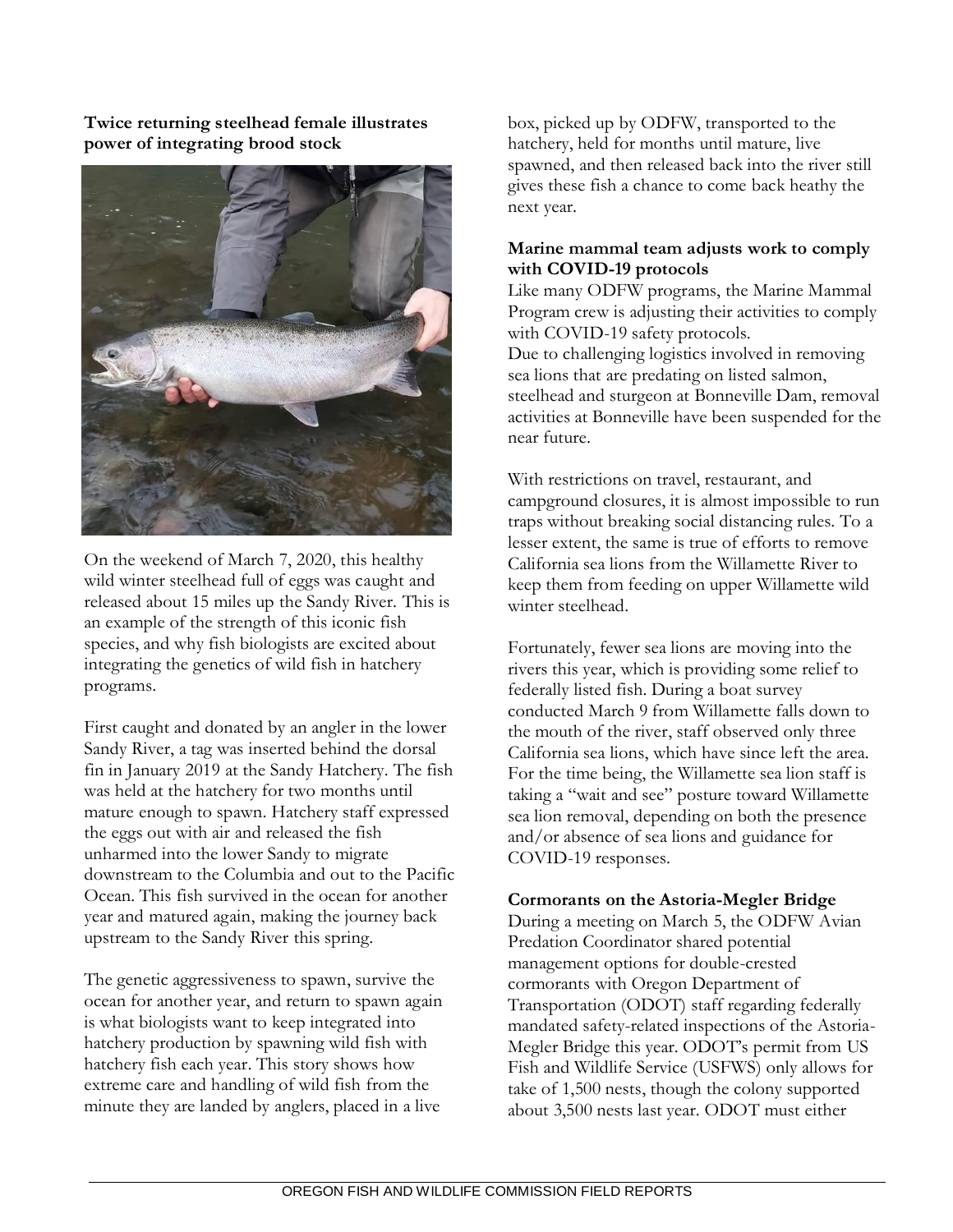conduct inspections in a manner that does not result in take of more nests than permitted, a potentially challenging and perhaps unlikely task, or systematically haze cormorants from the entire bridge before they have an opportunity to nest. The department strongly recommended the latter option, though the cost of this plan may be prohibitive for ODOT, and in any case, it may be too late in the season to setup an effective hazing plan from the ground up.

The ODOT inspections provide an opportunity to attract double-crested cormorants back to the federally managed colony site on East Sand Island, where many of the birds currently using the Astoria-Megler Bridge appear to have originated. The size of the bridge colony increased from 333 to 3,542 pairs during 2014-2019, coinciding with federal management of the double-crested cormorant colony on East Sand Island. A substantial body of information suggests federal management on East Sand Island likely contributed to dispersal of cormorants to the bridge, located 12 km upriver from the colony site on East Sand Island.

During a recent meeting, the department requested the federal agencies attempt to attract cormorants back to East Sand Island as ODOT performs the bridge inspection this year and bridge maintenance scheduled for 2021–2023. Similar requests have been repeatedly rejected by the Army Corps of Engineers (Corps), the agency that administers East Sand Island. Further, the Corps has previously stated it has no authority to address the cormorant issue on the Astoria-Megler Bridge in general, and thus could not assist ODOT to attempt to push cormorants back to East Sand Island.

The available data suggest moving double-crested cormorants back to East Sand Island would appreciably reduce cormorant consumption of federal and state ESA-listed salmonids, the primary goal of the original federal management plan for East Sand Island. As a result of cormorant dispersal to the Astoria-Megler Bridge and other colony sites, ODFW estimates the original federal plan for the East Sand Island cormorant colony may have

resulted in no change or even an increase in cormorant consumption of salmonids in the Columbia River estuary.



#### **West Region wolf work**

In the Douglas Wildlife District, staff attended the Douglas County Wolf Advisory Committee meeting to hear/share updates on wolves in the county by ODFW, USDA Wildlife Services, and the U.S. Fish and Wildlife Service. Commissioner Tom Kress also discussed the status of the county's application for Oregon Department of Agriculture grant funds towards wolf depredation prevention and compensation. There was a good discussion on preventative measures landowners can implement now to deter wolf depredation on livestock. Much of that focused on removing and disposing of bone/carcass piles on their property.

In the North Willamette Watershed District, staff is now actively monitoring areas of the Cascade Mountain range for the presence of wolves, as biologists believe it is only a matter of time until they show up around Mt. Hood and Willamette Valley. With that prospect in mind, wildlife staff placed 10 to 20 trail cameras at various locations around the Mt. Hood National Forest in an effort to pick up early detections that would help determine how much time, energy and resources may be needed to effectively manage wolves around the northern Cascades. So far, the trail camera network, which has been in place since last October, has produced no wolf "hits", only deer, elk, bears, and other animals.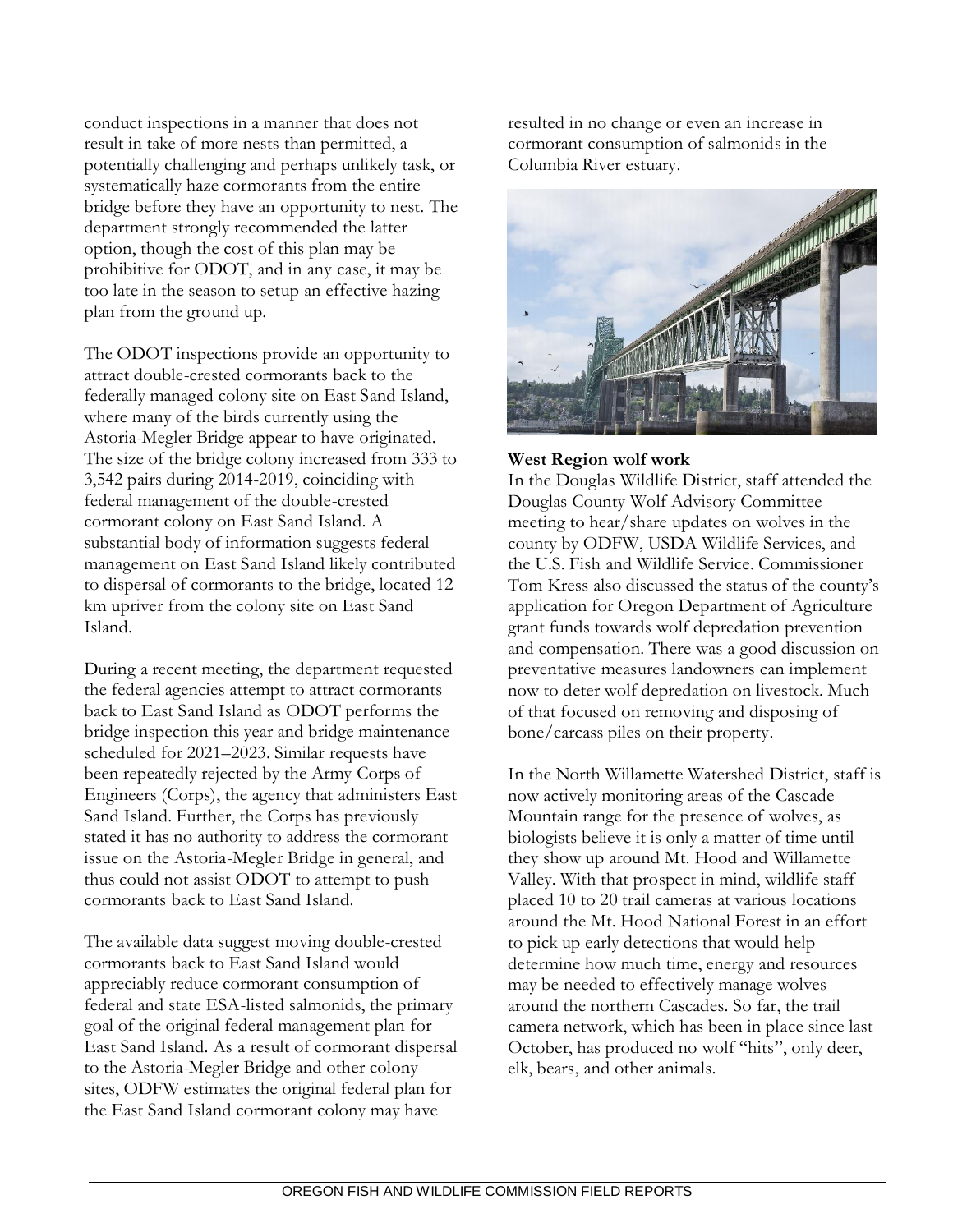# **INFORMATION AND EDUCATION**

Roger Fuhrman, Information and Education Administrator

#### **COVID-19 Response**

During the month of March, the Information and Education Division (I&E) was busy helping the agency respond to the COVID-19 pandemic. We lent Michelle Dennehy, Fish and Wildlife Public Information Officer, to the statewide COVID-19 joint information center for the first week of the crisis. In addition, we have provided information resources to staff and customers through a variety of means.

For staff, we set up a quick reference page on the agency intranet to compile all the emails including support, advice, and directions given by the agency for employees. For our customers, we set up a COVID-19 closures and cancellations page on MyODFW.com. This page was instrumental in communicating about a variety of changes for customers including cancellation of workshops and classes, salmon and steelhead fishing closure on the Columbia River, closures of fish cleaning stations, and other facilities that may draw crowds. In a further effort to support social distancing, we removed the trout stocking schedule from the web. Field observers report that angler effort was more spread out as a result. We also put out a number of press releases and social media posts about our offices being closed to the public and changes to spring bear hunting. I&E also produced a variety of signs to be posted statewide in support of closures and social distancing.

To put an ODFW spin on this advice, we encourage anglers to "Sturgeon Distance" – remain the length of a mature sturgeon from each other—good advice from the "Sturgeon General."

As we move through this difficult time I&E will continue supporting our staff and customers as the virus changes how our agency operates.

### **ODFW hosted a successful NASP tournament in Albany on March 7**

A total of 119 students attended the National Archery in the School Program event in Albany. First place overall female was awarded to Carli L. of Bend High School with a 286/300 and first place overall male went to Logan D.M. with a 283/300. Bend High School took home the "Sturgeon Award" for top overall school.

The event was covered by the local paper in a positive story, see it at [https://democratherald.com/news/young](https://democratherald.com/news/young-archers-on-target-at-state-contest/article_33801943-27b2-5fcd-aeaf-3678a4c89340.html?fbclid=IwAR36q6CL35-8rFV3ws-pTZscoew2meKDReA5EbiodL5uTgw6fb34KeJqpd0)[archers-on-target-at-state](https://democratherald.com/news/young-archers-on-target-at-state-contest/article_33801943-27b2-5fcd-aeaf-3678a4c89340.html?fbclid=IwAR36q6CL35-8rFV3ws-pTZscoew2meKDReA5EbiodL5uTgw6fb34KeJqpd0)[contest/article\\_33801943-27b2-5fcd-aeaf-](https://democratherald.com/news/young-archers-on-target-at-state-contest/article_33801943-27b2-5fcd-aeaf-3678a4c89340.html?fbclid=IwAR36q6CL35-8rFV3ws-pTZscoew2meKDReA5EbiodL5uTgw6fb34KeJqpd0)[3678a4c89340.html?fbclid=IwAR36q6CL35-](https://democratherald.com/news/young-archers-on-target-at-state-contest/article_33801943-27b2-5fcd-aeaf-3678a4c89340.html?fbclid=IwAR36q6CL35-8rFV3ws-pTZscoew2meKDReA5EbiodL5uTgw6fb34KeJqpd0) [8rFV3ws](https://democratherald.com/news/young-archers-on-target-at-state-contest/article_33801943-27b2-5fcd-aeaf-3678a4c89340.html?fbclid=IwAR36q6CL35-8rFV3ws-pTZscoew2meKDReA5EbiodL5uTgw6fb34KeJqpd0)[pTZscoew2meKDReA5EbiodL5uTgw6fb34KeJq](https://democratherald.com/news/young-archers-on-target-at-state-contest/article_33801943-27b2-5fcd-aeaf-3678a4c89340.html?fbclid=IwAR36q6CL35-8rFV3ws-pTZscoew2meKDReA5EbiodL5uTgw6fb34KeJqpd0) [pd0](https://democratherald.com/news/young-archers-on-target-at-state-contest/article_33801943-27b2-5fcd-aeaf-3678a4c89340.html?fbclid=IwAR36q6CL35-8rFV3ws-pTZscoew2meKDReA5EbiodL5uTgw6fb34KeJqpd0)

The department would like to thank the vendors who attended including USA Archery, Scholastic 3D Archery, Oregon Hunters Association, Backcountry Hunters and Anglers, Rocky Mountain Elk Foundation, Hunter Education Laser Shot and Sportsman's Warehouse of Albany.

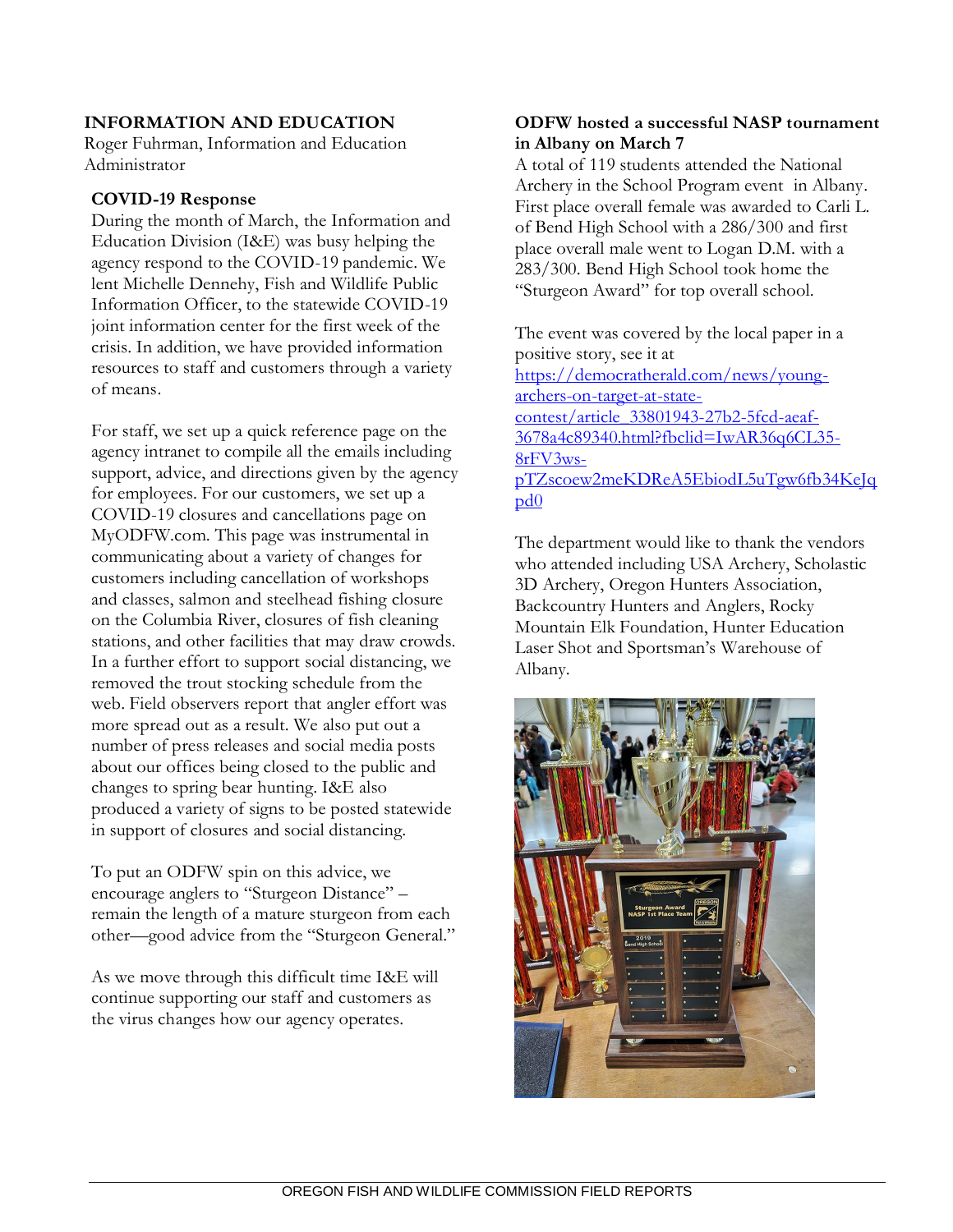#### **Podcast explores wildlife and disease**

We're living through a global pandemic and coronavirus likely jumped to humans through contact with wildlife. To better understand this, ODFW's The Beaver State Podcast hosted state wildlife veterinarians Dr. Colin Gillin and Dr. Julia Burco to talk about zoonotic diseases that jump from animals to humans as well as the wildlife diseases they monitor here in Oregon. Listen at [https://directory.libsyn.com/episode/index/show](https://directory.libsyn.com/episode/index/show/beaverstatepodcast/id/13619591) [/beaverstatepodcast/id/13619591.](https://directory.libsyn.com/episode/index/show/beaverstatepodcast/id/13619591)

#### **OREGON STATE POLICE**

Captain Casey Thomas, Fish & Wildlife Division



Fish and Wildlife Troopers conducted a winter range patrol in the La Grande area. During the patrol, an OSP Pilot observed a subject actively using a spotlight. The subject was ultimately located and stopped for a traffic violation and suspicion of illegal hunting. The subject was found to be *Driving while Suspended- Misdemeanor* and a meth kit was observed in the vehicle. The subject was taken into custody and transported to the Union County Jail. The subject was issued violation citations for *Casting Artificial Light while Armed and Failure to Install IID*. Three firearms were seized from the vehicle.



A Fish and Wildlife Trooper was called in to assist with a crashed plane on the ocean shore, just north of Tenmile Creek. The pilot of a single-person Cessna 140A was on a return flight from Lakeside to North Bend, when the aircraft experienced engine failure. The pilot was unable to correct the issue while airborne, and was forced to perform an emergency landing. The pilot was uninjured and able to hike out of the area to call for assistance. Troopers responded to the scene on ATVs. The Douglas County Sheriff's Office also assisted at the scene. The Federal Aviation Administration (FAA) and National Transportation Safety Board (NTSB) authorized movement of the aircraft. The Troopers utilized an ATV tow winch to right the plane. The aircraft was towed to harder-packed sand, and secured on scene for later daylight recovery.

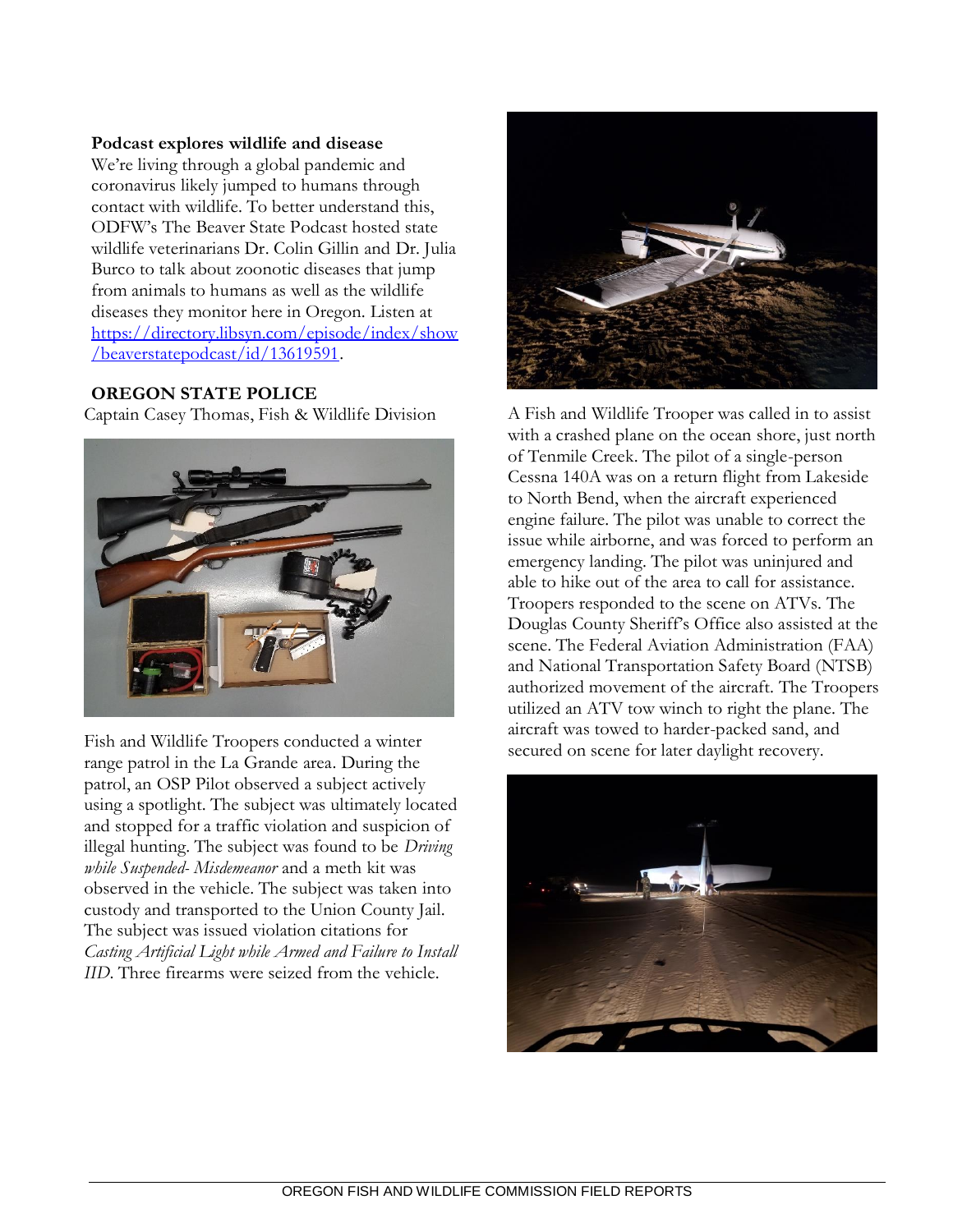A Fish and Wildlife Trooper in Grants Pass received a complaint on his day off of a possible illegal bear take. The reporting party sent a screenshot of small bear that he felt might be undersize/age. Follow up revealed that the size of the bear was not illegal, but the take was. By checking ELS, it was determined that the suspect had purchased a fall bear tag at 4:07 pm on the opening day of archery season. The electronic validation of the tag took place at 4:21 pm on the same day. This led to the belief that the bear was shot earlier in the day and the tag was purchased to cover the illegal harvest. During the interview, the suspect admitted to shooting the bear at approximately 11:00 am. The subject was cited for *Unlawful Take/Possession of black bear.* A shoulder mount and 26 packages of bear sausage were seized.



# **CONSERVATION PROGRAM**

Andrea Hanson, Oregon Conservation Strategy Coordinator

# **Denman Herptile Coverboard Project & Walk**

In late February, Southwest Regional Conservation Biologist Jade Keehn hosted a herptile walk at Denman Wildlife Area for the public. The goal of this event was to create new wildlife watching opportunities for non-game species, while also allowing staff to solicit future project volunteers from the attendee pool.

During the two-hour event, attendees saw and heard chorus frogs as well as a few long-toed salamanders. Ultimately, this event and associated news releases resulted in over 40 volunteer inquiries for our citizen science reptile and amphibian monitoring project.

Of the volunteer 40 inquiries, ODFW (in association with our WDFW project co-sponsor) was able to train twenty-six volunteers, generating over 100 hours of donated time. Volunteers will help to complete a citizen science project to monitor 152 herptile survey locations over twoweek survey periods from March through April.

Monitoring efforts will provide baseline distribution and abundance information for reptile and amphibian populations on Denman Wildlife Area. So far this year, volunteers have documented sharp-tailed snakes (see belly photo below), alligator lizards, bullfrogs, chorus frogs, western skinks, western fence lizards, common garter snakes, and long-toed salamanders.



**Photo credit: Marc Hayes, WDFW**

# **Polk County site visits**

Northwest Willamette Wildlife District (NWWD) with assistance from a South Willamette Wildlife District wildlife biologist conducted a site visit for a NWWD Wildlife Habitat Conservation and Management Program property in Polk County. This was the first time the property has been inspected in 16 years and it appeared to be actively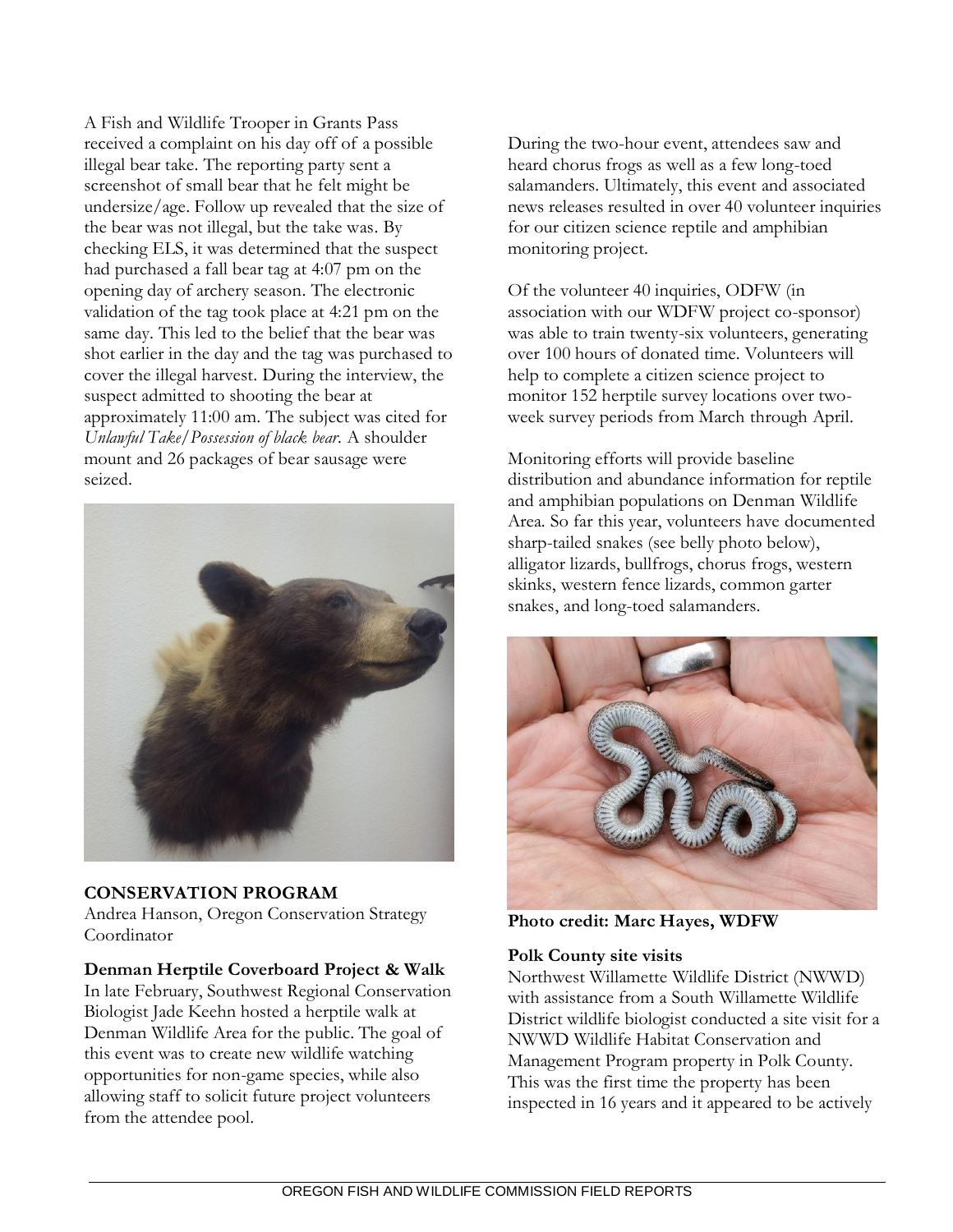managed for wildlife habitat.

During the visit, staff noted multiple Oregon Conservation Strategy Species including Western meadowlark and acorn woodpecker. Staff will be working with the landowner to update the management plan and identify new habitat. With WWMP staff, biologists also conducted an amphibian egg mass survey at a WWMP property in Polk County (approved in FY21, in process). This baseline wildlife data will inform the future development of the habitat management plan. Northern red-legged frog, Northwestern salamander, and Pacific Tree frog egg masses were counted.

# **Coastal Marten Surveys**

The taxonomy of Oregon's martens (*Martes* spp.) has changed drastically in recent years. What was once called the **American Marten** (*Martes americana*) in much of the western United States is now known to be a separate and distinct species: the **Pine Marten**, (*Martes caurina*). Until 2009, two subspecies of martens were documented in Oregon—*Martes caurina caurina* in the Coast Range and Cascade Mountains, and *Martes caurina vulpina*  in the Blue Mountains of northeastern Oregon. However, further genetic analyses revealed that two subpopulations of martens in the Coast Range of southwestern Oregon are more closely related to the Humboldt Marten, (*Martes caurina humboldtensis*). The **Humbolt Marten** is represented by approx. 100 individuals in the California subpopulation, and is under consideration for listing as a threatened population under the ESA.

The departments' biologists are working to better define the distribution of Humboldt Martens within the Coast and Cascade Ranges. This information will be used to update management recommendations, and to provide more accurate information in the Oregon Conservation Strategy.

Recent game camera monitoring has not documented Humboldt Marten beyond the known distribution in Coos and Curry counties; however, staff have been documenting numerous flying squirrels, spotted skunks, and other small mammals and carnivores such as weasels, bears, bobcats, and mountain lions.



**The Oregon Conservation and Recreation Fund (OCRF) Advisory Committee** met virtually on March 23 for its first meeting. The agenda included introductions from the nine committee members, discussion of ODFW's role in conservation, overview of the Oregon Conservation Strategy, and fundraising plans to kickstart the Conservation and Recreation Fund. A recording of the meeting will be available soon.

# **OCEAN SALMON AND COLUMBIA RIVER PROGRAM**

Tucker Jones, Ocean Salmon and Columbia River Program Manager

# **OSCRP's "Zone 6" Recreational Creel Survey captures warmwater fishery, too!**

The department has been sampling the recreational fisheries in the impounded mainstem Columbia River upstream of Bonneville Dam to the Oregon/Washington state line (aka, "Zone 6") for the last four years. The survey focuses on salmon, steelhead, and white sturgeon; however, it also provides useful insight into warmwater sport fisheries, particularly the recreational walleye fishery.

The survey encompasses the entire impounded lower Columbia River mainstem, and includes both sides of the river. The Zone 6 Fishery is broken into four reaches separated by federal hydropower dams with each reach representing its own distinct sampling unit. Since 2017, we have